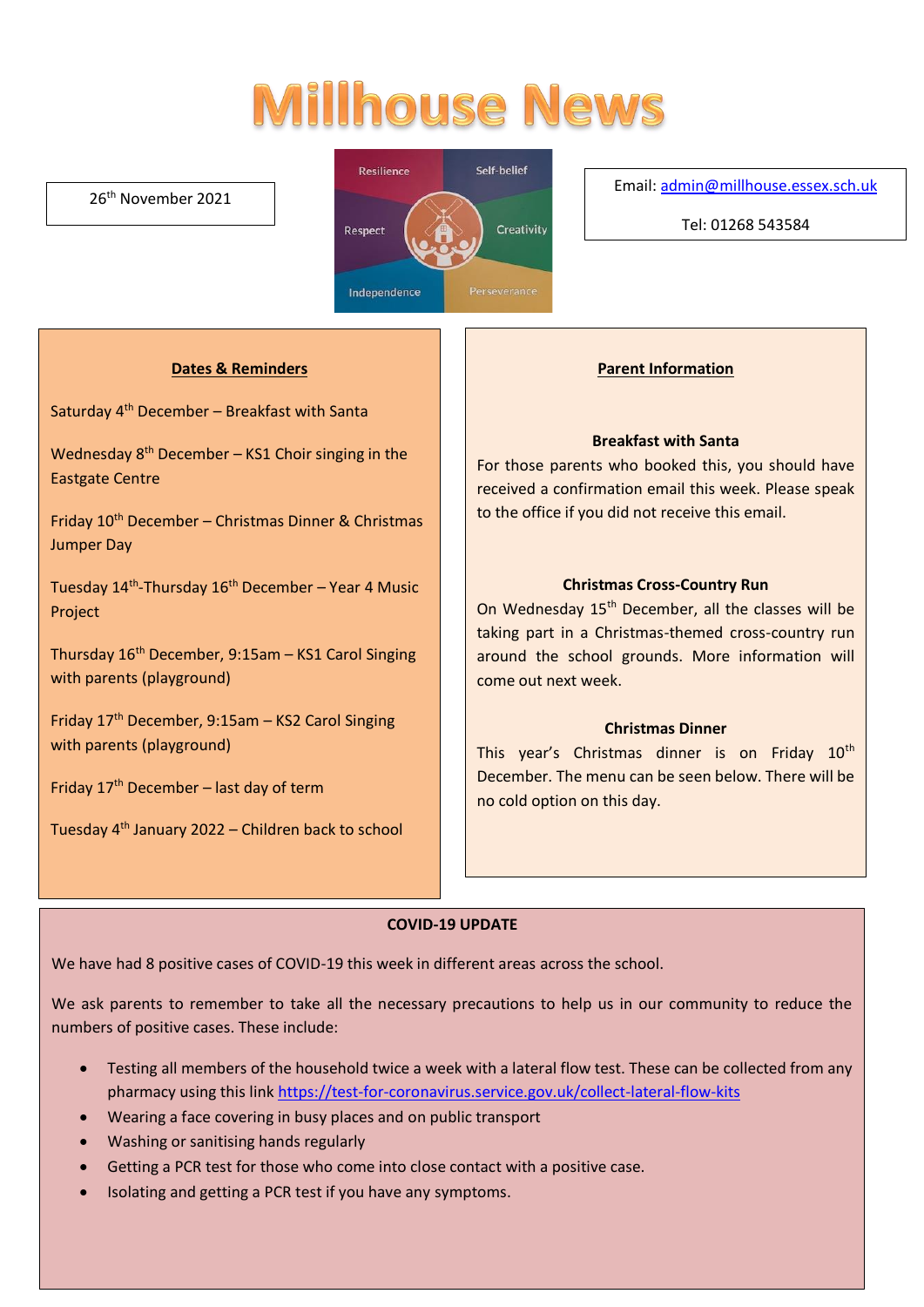#### **APPLICATIONS FOR PRIMARY SCHOOL**

The application process for children starting primary school in September 2022 opened on 8<sup>th</sup> November and must be completed by 15<sup>th</sup> January 2022. Parents should apply online at [https://www.essex.gov.uk/apply-for-a-primary](https://www.essex.gov.uk/apply-for-a-primary-school-place)[school-place](https://www.essex.gov.uk/apply-for-a-primary-school-place) .

Most primary schools will have opportunities for you to either visit the school in person or have a virtual tour / process in place. When looking for a primary school for a child, parents must take into consideration what their child needs and how the school will meet these needs. They should also ask the school about their values and how they support children to learn and grow.







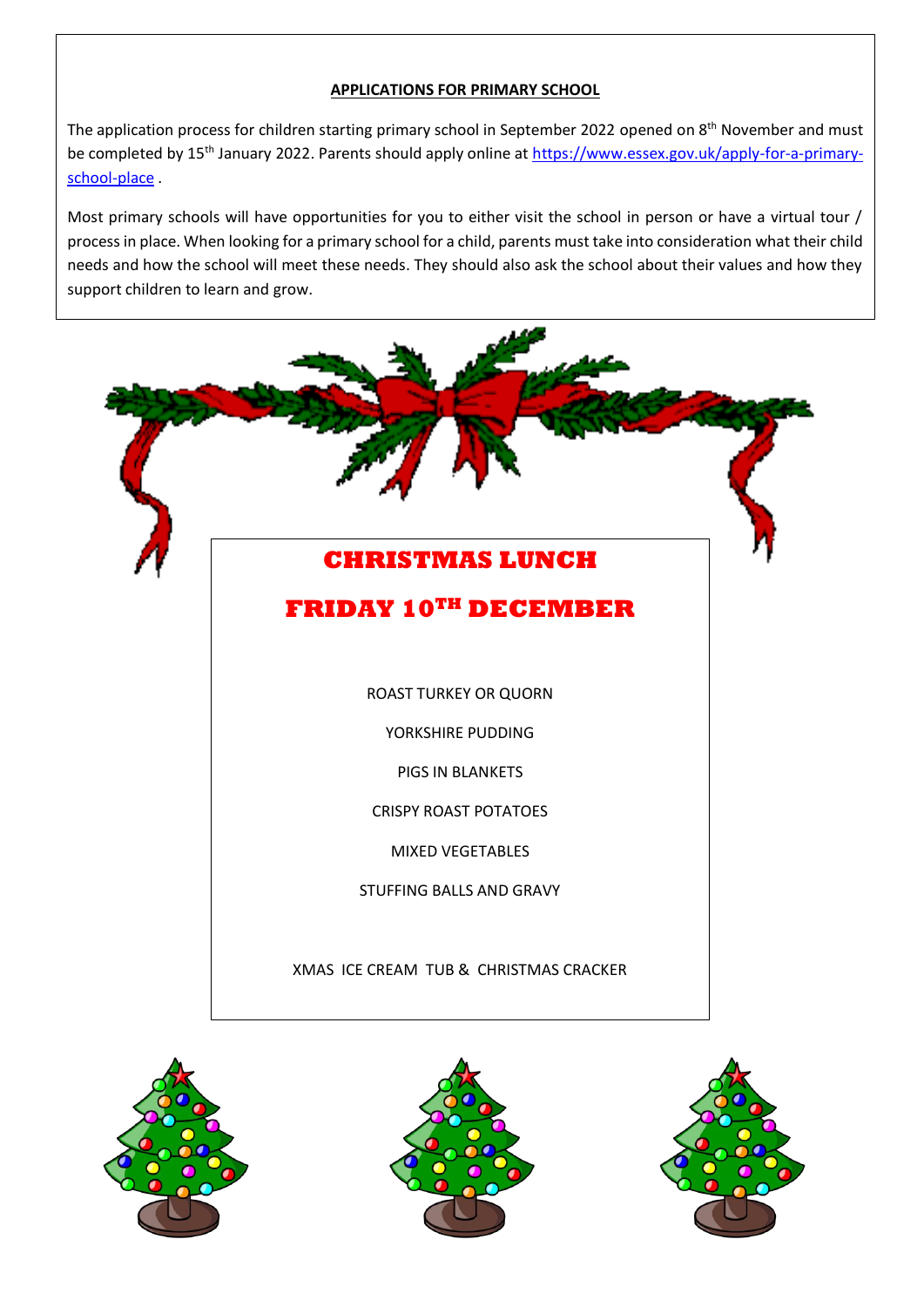#### **To ensure all members of our school community have access to support with, and learn how to manage, their mental and physical wellbeing.**

### Wellbeing & Support

Community leaders are uniting across Southend, Essex and Thurrock and promising to end male violence against women.

White Ribbon Day on Thursday, November 25<sup>th</sup> also known as International Day of the Elimination of Violence Against Women sees the start of the Southend, Essex and Thurrock Domestic Abuse Board's (SETDAB) 16 days of action campaign. This year, the partners are asking male role models to take the White Ribbon promise and will be sharing their images across social media to show how Essex is United against sexual violence and domestic abuse.

They are encouraging men across Essex to stand together and make the promise too, sharing them on social media using the hashtags #EssexUnites #AllMenCan #MakeThePromise.

The promise states "I promise to never to commit, excuse or remain silent about male violence against women." and can be found on the White Ribbon website.

If you, or someone you know, has suffered domestic abuse, there is information on the SETDAB website or you can call COMPASS on 0330 333 7444 for advice and support.

**To enhance children's motivation and their ambition for their futures.** 

# **Inspiring Tomorrow's Generation, Today**

Does your child have a talent or attend any clubs or organisations? We would love to know what they do and celebrate their achievements. Please send any photos to your child's year group and let their teachers know what they can do. It might be swimming lessons, dancing, Cubs or Brownies, playing a musical instrument or motor-cross. Whatever it is, we want to know!

#### **To increase access to and improve provision of reading for all children**

## **Reading**

When children read, it is important that adults talk to them about what they have read to check their understanding and encourage creative thinking. Plus, it also gives us quality time with our children! Here are some questions parents can ask their children after they have read:

- What characters are in your book? Who is you favourite and why?
- What do you think will happen next?
- What has happened so far?
- What would you do in this situation?
- How do you think this character feels? Why?
- What does ... (this word) mean?